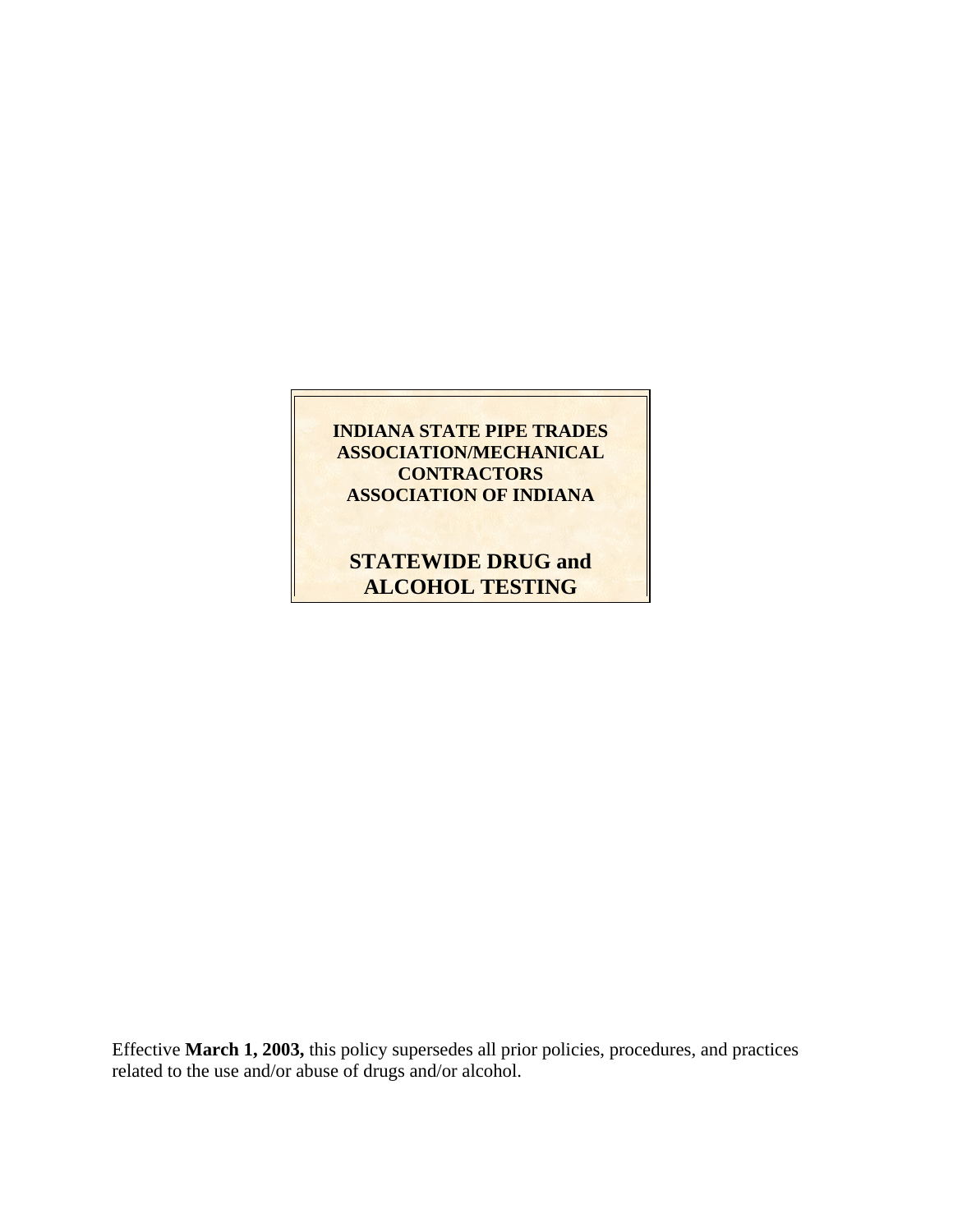# **Table of Contents**

Page

| A.        |                  |                                                         |  |  |
|-----------|------------------|---------------------------------------------------------|--|--|
| <b>B.</b> |                  |                                                         |  |  |
|           | 1.               |                                                         |  |  |
|           | 2.               |                                                         |  |  |
|           | 3.               |                                                         |  |  |
| C.        |                  | VOLUNTARY IDENTIFICATION AND REHABILITATION/TREATMENT 4 |  |  |
| D.        |                  |                                                         |  |  |
|           | 1.               |                                                         |  |  |
|           | 2.               |                                                         |  |  |
|           | 3.               |                                                         |  |  |
|           | $\overline{4}$ . |                                                         |  |  |
|           | 5.               |                                                         |  |  |
|           | 6.               |                                                         |  |  |
| E.        |                  | PRESCRIPTION/NONPRESCRIPTION DRUGS OR MEDICATIONS 9     |  |  |
| F.        |                  |                                                         |  |  |
| G.        |                  |                                                         |  |  |
| H.        |                  |                                                         |  |  |
| I.        |                  |                                                         |  |  |
| J.        |                  |                                                         |  |  |
| K.        |                  |                                                         |  |  |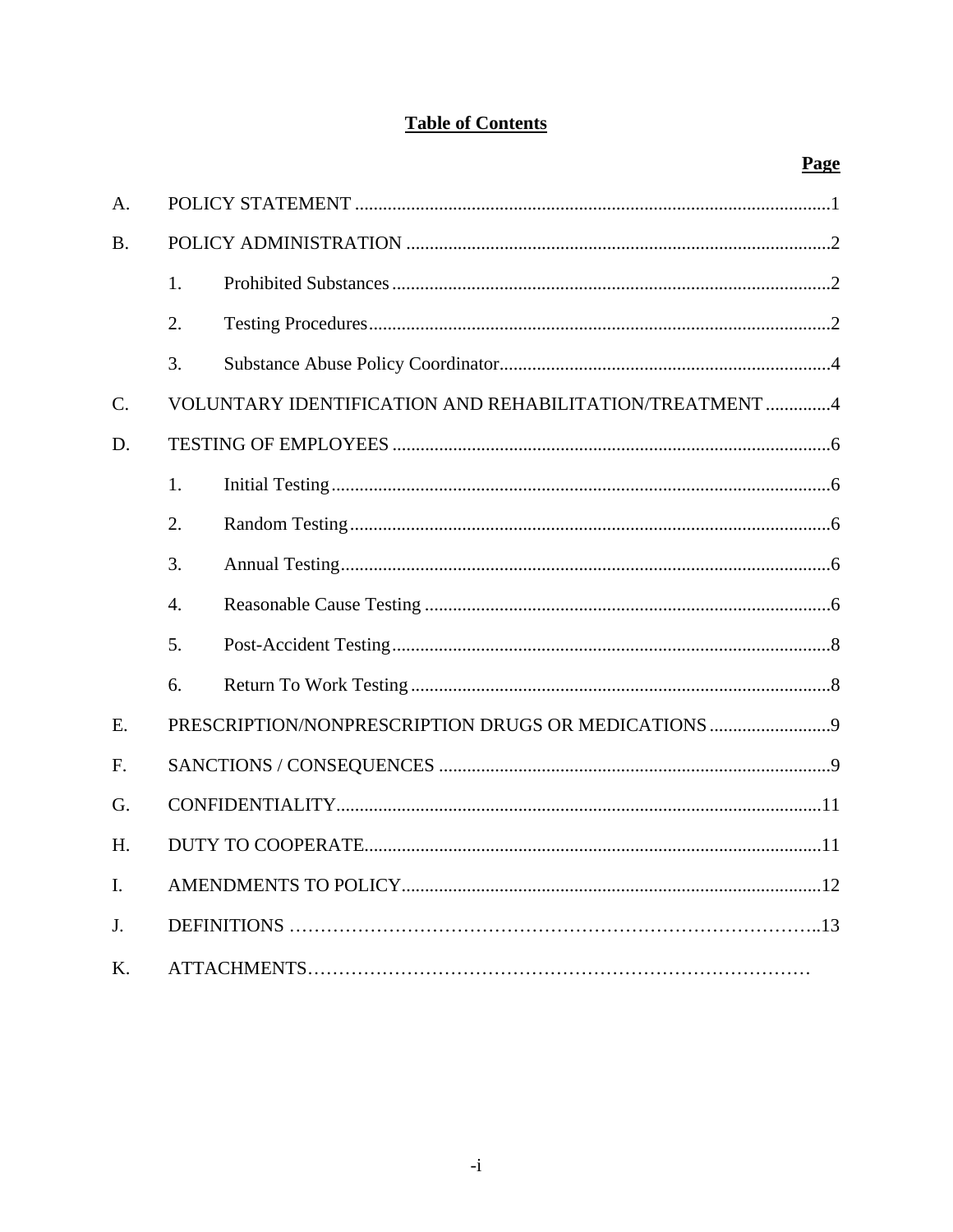#### **A. POLICY STATEMENT**

#### **MECHANICAL CONTRACTORS ASSOCIATION OF INDIANA**

("MCAI"), on behalf of its member contractors, and the **INDIANA STATE PIPE TRADES** and its affiliated United Association Local Union Nos. 136, 157, 166, 172, 210, 440, 661 and 669 (collectively, the "Union"), together recognize that the use and abuse of drugs and alcohol can seriously impair an employee's ability to perform safely and efficiently his or her duties. Drug and alcohol use and abuse not only jeopardize the public's and co-workers' safety, they undermine the public's confidence in the construction industry.

Because the use of drugs and alcohol in the work place pose a significant threat to the safety of the public and employees, the MCAI and the Union have established this policy as a part of their ongoing efforts to maintain a drug and alcohol-free work place.

All employees are expected to report to work free of alcohol and illegal drugs and not to sell, purchase, distribute, dispense, possess, or use or conspire to sell, purchase, distribute, dispense, possess, or use an illegal drug or alcohol on a job site or during working time. Likewise, all employees are expected not to misuse or abuse any prescription or nonprescription medications. MCAI and the Union look to all employees to support this policy to ensure quality service to the public and to better the overall safety, health, productivity, and welfare of all employees. Employees are asked to discourage co-workers from violating this policy and are expected to cooperate in efforts to enforce this policy and in any investigation of its violation.

All employees and applicants for employment to positions covered by the collective bargaining agreements supplemented by this negotiated policy are subject to this policy. All Contractor employees that are not covered by the collective bargaining agreements are subject to this policy. Each individual will be issued an Identification Card, which reflects the results of the most recent negative drug/alcohol testing related to that employee. To be eligible to work on a job site, an individual must possess a valid Identification Card, as defined in this policy.

Upon an employee's arrival at a job site or office, the contractor shall request the employee to present his Identification Card. Contractors may verify with Midwest Toxicology Services, Inc. (Midwest Toxicology) the status of an individual, whether or not he presents a valid card. If the individual does not possess a valid card, he must take, and pass, an initial test, as described in this policy, prior to commencing work.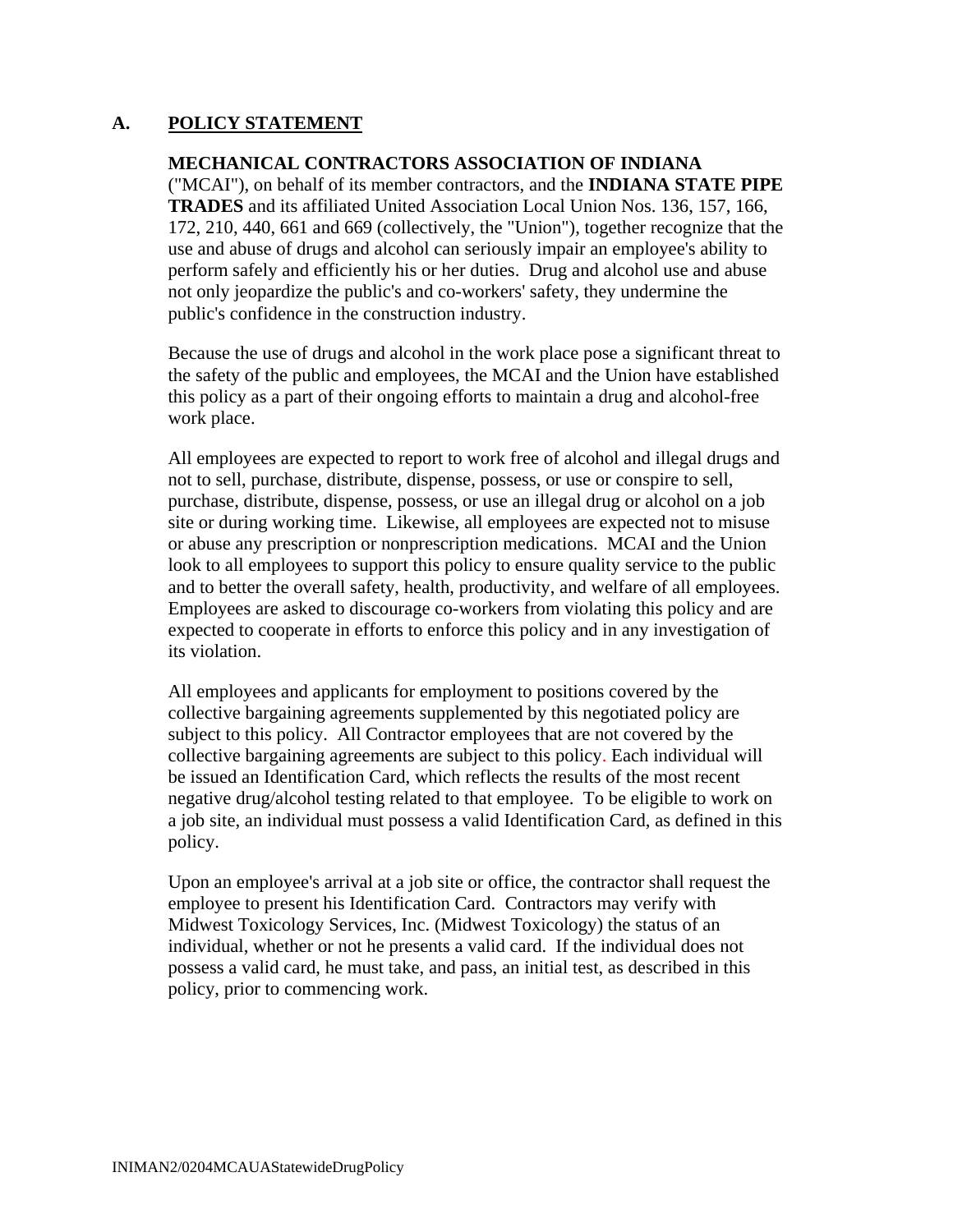### **B. POLICY ADMINISTRATION**

### **1. Prohibited Substances**

A drug is any substance which may impair mental or motor functioning including but not limited to illegal drugs, controlled substances, "designer" drugs, synthetic drugs, and, under certain circumstances described in this policy, prescription or nonprescription drugs and medications. Alcohol includes all beverages, mixtures, substances, medications, inhalants, or preparations which contain alcohol. Drugs and alcohol as defined above are prohibited substances.

Although this policy prohibits the use of **any** illegal drug, testing will be done for the following substances:

> Marijuana Cocaine Opiates, including Morphine and Codeine Amphetamines Phencyclidine (PCP) **Barbiturates** Benzodiazepine Oxazepam Methadone Propoxyphene Methaqualone

Depending upon the circumstances, testing may also be done for alcohol. Employees involved in an accident/incident, or who demonstrate a reasonable cause for testing, shall be required to take an alcohol and drug test.

Tests for alcohol shall be performed using breath, saliva or blood to determine a BAC (blood alcohol content). If possible, a Breathalyzer type instrument conforming to DOT standards should be used. If that is not available, then a blood draw may be used.

# **2. Testing Procedures**

- a. All urine and blood testing shall be performed only by a laboratory certified by the U.S. Department of Health and Human Services.
- b. All drug testing shall be conducted in accordance with the U.S. Department of Health and Human Services' "Mandatory Guidelines for Federal Workplace Drug Testing Programs."
- c. Any result on a screening test which exceeds the levels set forth below shall be confirmed by a subsequent test conducted using the Gas Chromatography/Mass Spectrometry assay recognized by the U.S. Department of Health and Human Services. No adverse action or discipline shall be taken against any employee or applicant for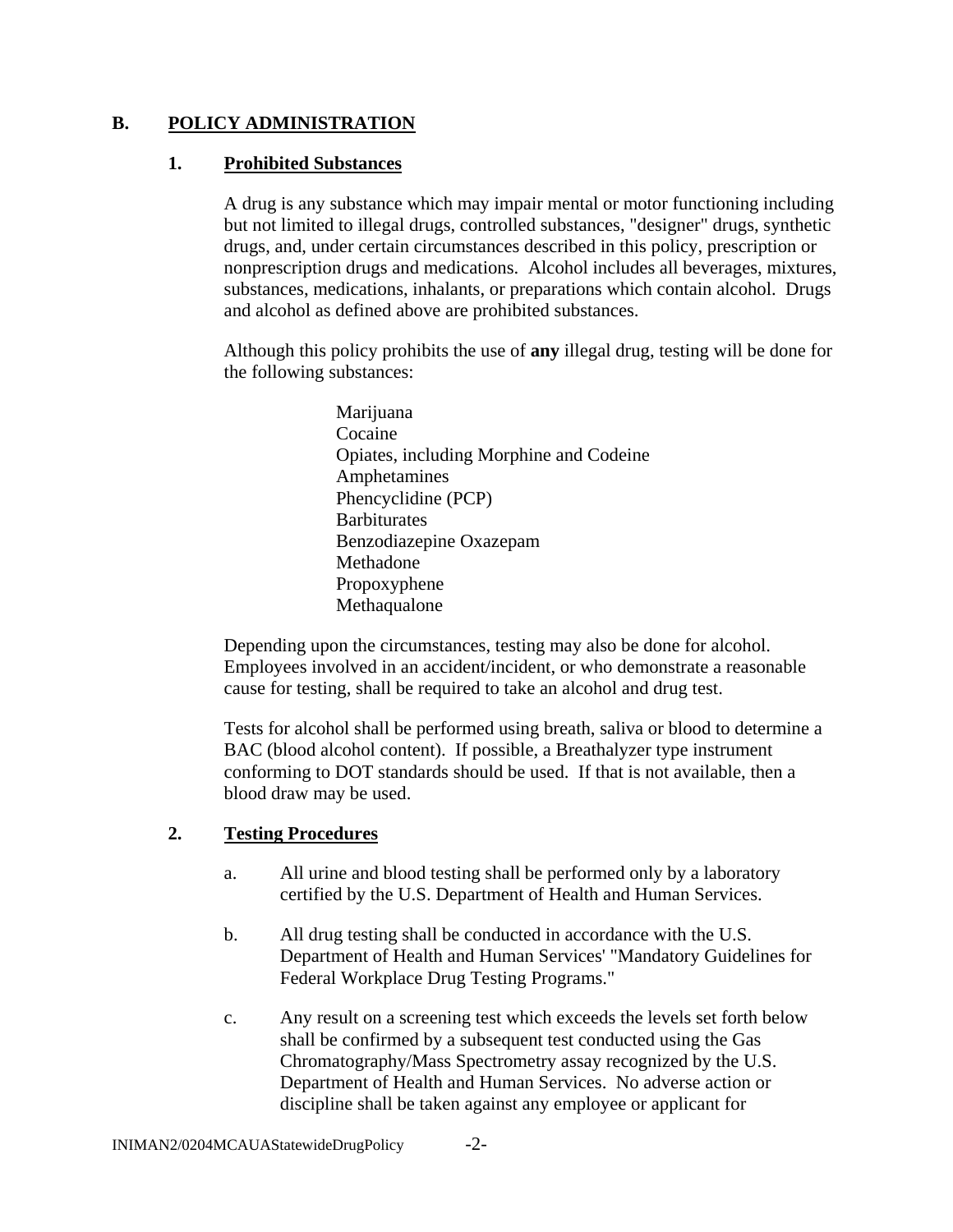employment on the basis of the result of a screening test which is not confirmed to be "positive" by such subsequent test.

d. A "positive" drug test result shall mean test levels that are recognized as positive on both the screening test and the confirmatory test under the "Mandatory Guidelines for Federal Workplace Drug Testing Programs."

The following levels will constitute a positive drug test:

|                                                                      | Screening<br>Levels | $-(ng/ml)$ - | Confirmation<br>Levels             |
|----------------------------------------------------------------------|---------------------|--------------|------------------------------------|
| Amphetamines<br>Amphetamine<br>Methamphetamine                       | 1000                |              | 500<br>500                         |
| <b>Cocaine Metobolites</b>                                           | 300                 |              | 150                                |
| PCP-Phencyclidine                                                    | 25                  |              | 25                                 |
| <b>Opiate Metobolites</b><br>6-Acetylmorphine<br>Morphine<br>Codeine | 2000                |              | $10 \text{ ng/ml}$<br>2000<br>2000 |
| Marijuana Metobolites                                                | 50                  |              | 15                                 |
| <b>Barbiturates Diverse</b>                                          | 300                 |              | 200                                |
| Benzodiazepine Oxazepam                                              | 300                 |              | 300                                |
| Methadone                                                            | 300                 |              | 300                                |
| Propoxyphene                                                         | 300                 |              | 300                                |
| Methaqualone                                                         | 300                 |              | 300                                |

A "positive" alcohol test result shall mean alcohol concentration at or above .04%.

e. In the case of a "positive" drug test result, the employee shall be so advised by the Medical Review Officer ("MRO"),<sup>1</sup> on a confidential basis,

 $\frac{1}{1}$  An MRO is a licensed physician who has knowledge of substance abuse disorders and the appropriate medical training to interpret and evaluate all positive test results together with an individual's medical history and any other relevant biomedical information.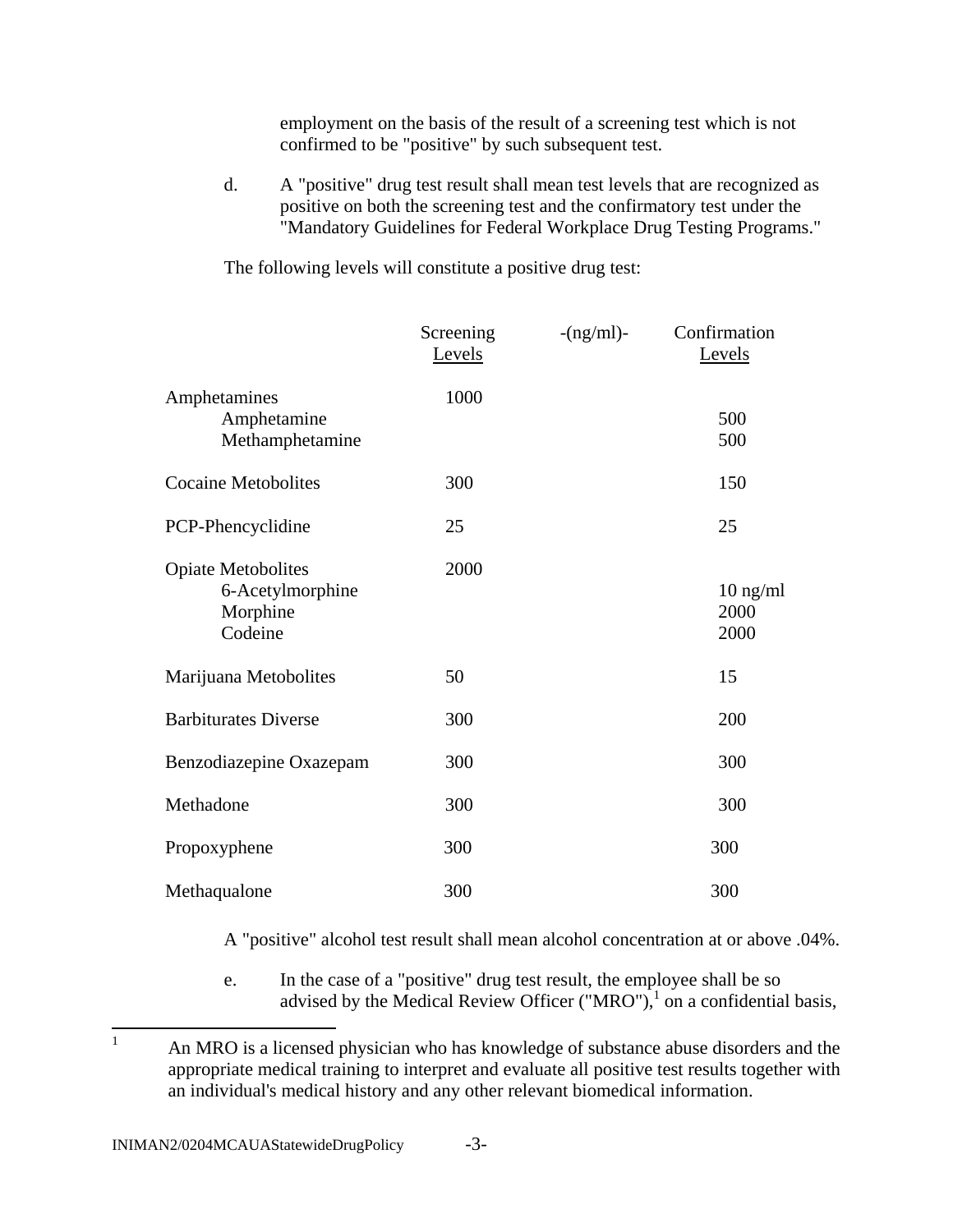prior to the reporting of the results to the employer, and the employee shall have the right to discuss and explain the results including the right to advise the MRO of any medication prescribed by the employee's own physician which medication may have affected the results of the test. After notification to the employee, the employer and the union shall be notified by 10:00 a.m. the following day.

The MRO may verify tests as positive without having communicated directly with an individual about the results if the individual expressly declines the opportunity to discuss the test.

- f. An employee testing "positive" shall have the right to have the balance of the original sample tested at another SAMSHA accredited lab if the employee makes written request to retest to the Policy Coordinator within 72 hours of receipt of notice of a positive drug test from MRO. A retest is based on the presence of the controlled substance. If no presence is detected, the test will be considered negative, and the employee shall be allowed to resume work immediately and be reimbursed for the cost of the test, and lost time, if any. A retest will not be conducted until the employee has paid for the test. The employee must submit a check for the cost of the retest at the time he/she requests the retest (in the 72 hour window).
- g. Individuals subject to this policy continue to have access to the usual protections provided as a part of their union membership and/or as members of bargaining units covered by collective bargaining agreements. Such individuals may request that a union representative be available or present prior to any action taken by an employer, if any, at any stage of the policy and its administration. If an individual is aggrieved by any action taken under this Drug Policy and his/her complaint cannot be resolved, the complaint may, if the individual or Union requests, be referred as a grievance under the grievance and arbitration provisions of the individual's collective bargaining agreement. In the event the matter is referred to arbitration, the arbitrator shall be bound substantively by the provisions of this Drug Policy.

#### **3. Substance Abuse Policy Coordinator**

Midwest Toxicology, an independent corporation with a history of managing drug testing programs, has been contracted to serve as the Substance Abuse Policy Coordinator. It is the intent of the MCAI and the Union to outline the specific duties of the Substance Abuse Policy Coordinator and to govern those activities by serving as advisors to the Substance Abuse Policy Coordinator.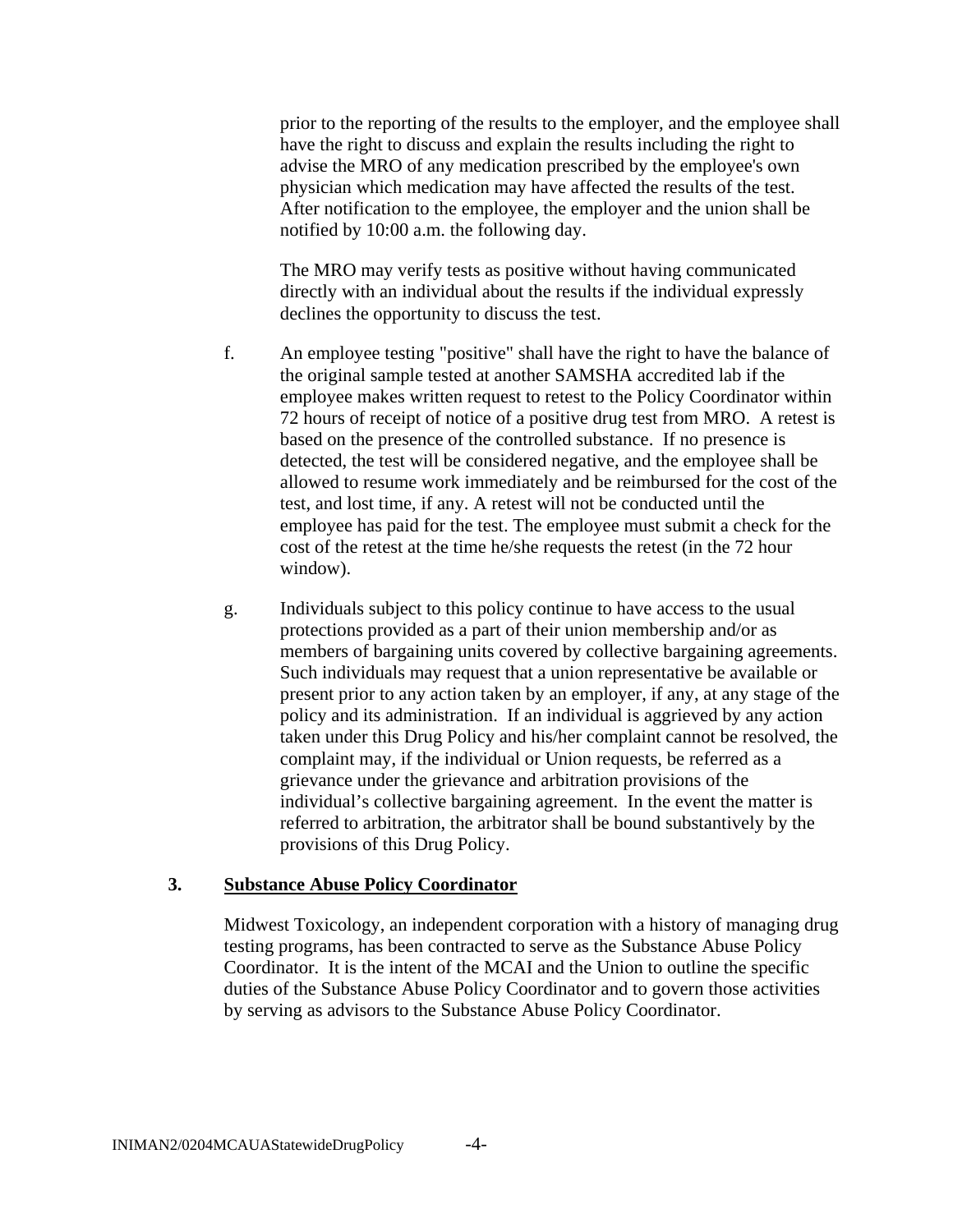#### **C. VOLUNTARY IDENTIFICATION AND REHABILITATION/TREATMENT**

Any employee who voluntarily identifies himself as having a drug- or alcoholrelated problem will not be subject to discipline for volunteering that fact. Rather, the employee must surrender his Card and pursue counseling, rehabilitation, or treatment to eliminate dependence on drugs or alcohol.

Employees who volunteer such information and participate in a counseling/rehabilitation/ treatment program are not relieved of their obligation to comply with this policy and applicable rules concerning alcohol and drugs.

Since the key to any rehabilitative effort is an employee's willingness to admit and seek to remedy the problem, this provision is not available to an employee who requests protection after being asked to submit to a test or after the employee's use of drugs or alcohol becomes a personnel issue based on direct observation or other reliable evidence, such as an arrest or criminal conviction for a drug- or alcohol-related offense.

If the employee is actively participating or has successfully completed the counseling/rehabilitation/ treatment program as verified in writing by the Employee Assistance Program (EAP), the employee will be eligible to work after passing a return-to-work test, as described in this policy. Return from rehabilitation is also conditioned upon the employee's compliance with individual responsibilities, which may include obtaining follow-up counseling and/or treatment as recommended by the EAP.

Any costs associated with the voluntary counseling/rehabilitation/treatment program will be at the employee's expense unless the charge is specifically covered under the EAP or an applicable insurance policy, and the employee is an active participant in the insurance program.

MCAI and the Union encourage all participants troubled by their own or a family member's drug or alcohol abuse to seek professional care and treatment. Early recognition and treatment of alcohol and drug abuse provides the greatest opportunity for successful recovery. MCAI and the Union provides an Employee Assistance Program (EAP) for all participants and their families who need professional guidance in assessing their substance abuse or alcohol-related problem and choosing an appropriate course of treatment. Current participants will be referred to an EAP representative as a result of a positive drug test or upon an individual's own request. In either case, the content of discussion with the EAP will be totally protected and confidential to the extent it is allowed, by law. A participant who seeks the services of the EAP on his/her own, will never have his/her use of the program brought to the attention of MCAI and the Union or any of its subscribing organizations or participants. Individuals who use the EAP as a consequence of a positive drug test will be subject to the conditions established in the drug testing portion of this policy.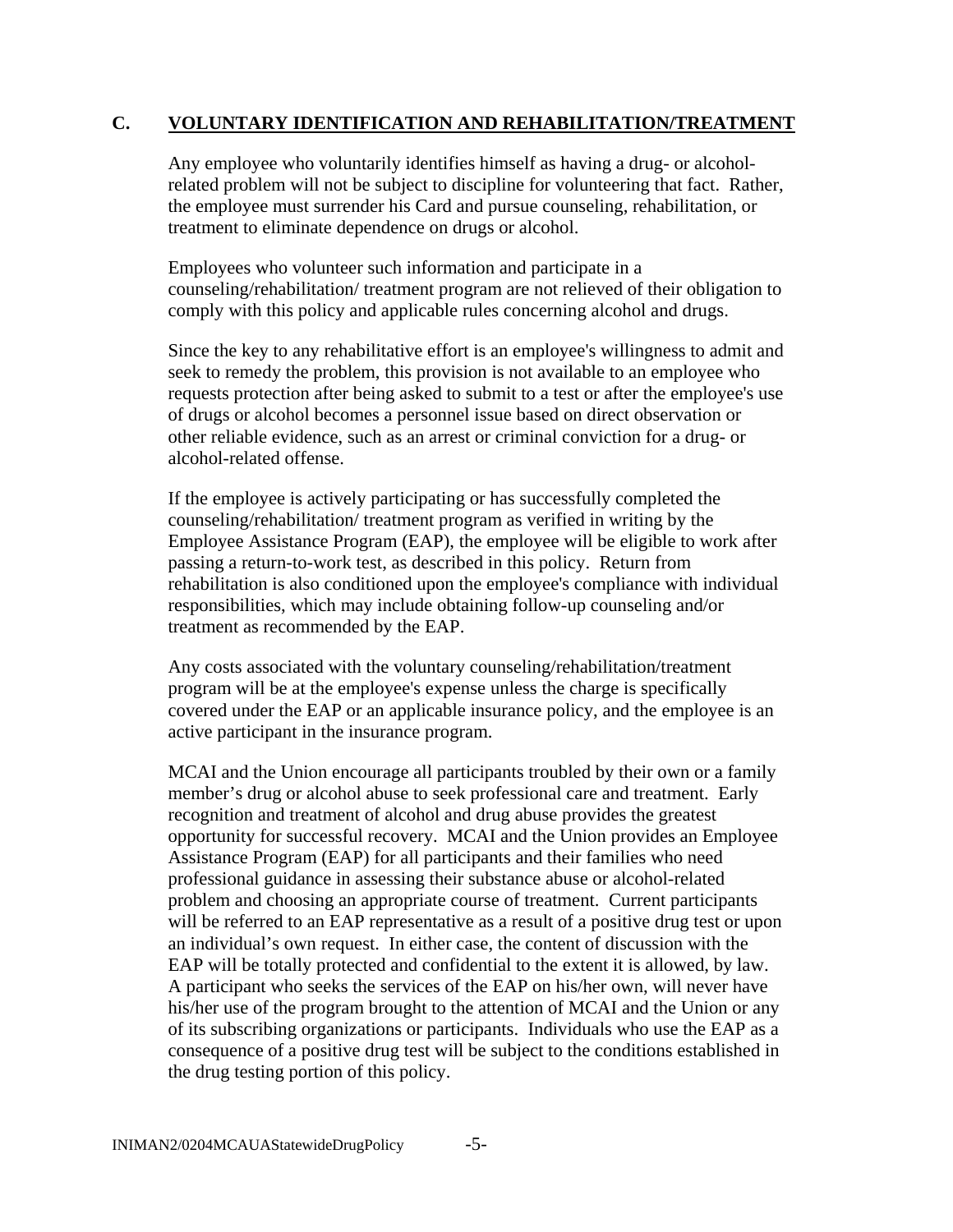The Employee Assistance Program (EAP) is a member resource sponsored by MCAI and the Union. The EAP provides confidential assistance to participants who are experiencing substance abuse or alcohol-related problems in their own lives, or who have family members with a similar problem that requires attention. Because alcohol and drug problems affect all areas of a person's life and because individuals and families often recognize the consequences of alcohol and drug problems without attributing these problems to the alcohol and/or drug use, the EAP is also available to assist with family, marital, parenting, emotional health, mental health, stress and financial issues. Addressing these issues not only uncovers cases of alcohol and drug abuse, but also provides preventive services to help families cope with issues in everyday living that can lead to substance abuse. The staff of the EAP have knowledge of the level and types of benefits available to MCAI and the Union participants. Participants can access the service of the EAP through a hotline that is staffed twenty-four (24) hours a day, seven (7) days a week, throughout the entire year. Participants calling the EAP hotline are put in touch with a counselor who will conduct a professional assessment and may meet with them to further assess the nature of the problem in order to provide the best and most appropriate level of care. The EAP is staffed by certified and credentialed human services professionals who are sensitive to the needs of the individual. Individuals who take the initiative to contact the EAP for assistance do so with the assurance that their calls will be treated respectfully and confidentially. The direct services provided by the EAP are sponsored by MCAI and the Union.

#### **D. TESTING OF EMPLOYEES**

The following are circumstances under which testing will be conducted:

#### **1. Initial Testing**

All persons who are otherwise eligible to obtain an Identification Card will be instructed to report and provide a urine sample at an approved collection site at a specified time, under procedures that will be provided to the individual.

#### **2. Random Testing**

In order to maintain a valid Identification Card, all individuals are subject to random testing. The employees chosen for a random drug test will be selected anonymously, from a computerized selection program. If an individual is selected for testing, he/she will be notified to report immediately to an approved collection site at a specified time. Random selection will test  $1/12<sup>th</sup>$  of the then-current covered workforce of each participating local union, each month, without prior notice.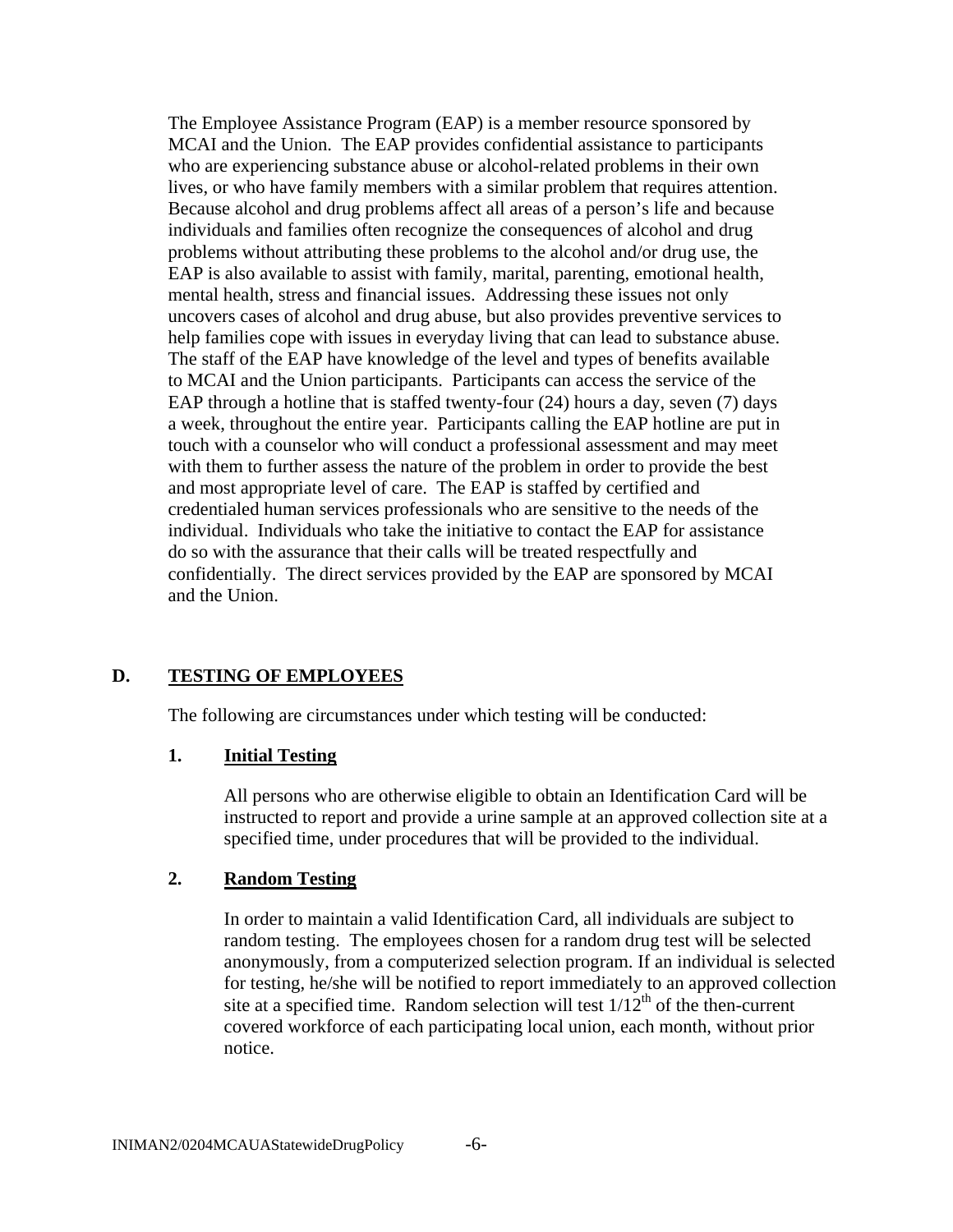### **3. Annual Testing**

In order to maintain a valid Identification Card, each individual will be tested at least every twelve (12) months.

#### **4. Reasonable Cause Testing**

When there is reasonable cause to believe that an employee is under the influence of drugs, testing will be required. When there is reasonable cause to believe that an employee has used alcohol, testing may be required. The EAP will make available supervisory training in the signs and symptoms of alcohol and drug abuse in the workplace as well as in how to intervene with reasonable cause cases. The EAP will be available 24 hours a day to consult with supervisors regarding probable cause cases.

"Reasonable cause" testing may be based upon such things as:

- a. Specific, contemporaneous, articulable observations concerning the appearance, behavior, speech, or body odors of the employee, including observation of drug use, drug possession, or possession of drug paraphernalia, physical signs or symptoms of being under the influence of a drug or alcohol, and signs and symptoms of chronic and/or withdrawal effects of drugs;
- b. A pattern of abnormal or erratic behavior as evidenced by the employee's work time actions, appearance, or conduct;
- c. Arrest for a drug-related offense while at the worksite or in company vehicle.
- d. Newly discovered evidence that the employee has tampered with a prior drug test.

If feasible, the employee's conduct will be witnessed by at least two supervisors. If not feasible, one supervisor's observations are sufficient. Reasonable cause can also be based upon a report received from a third party observer if the report is independently corroborated. A copy of report will be sent to the employer, employee and the union.

If an employee is suspected of using illegal drugs or alcohol, the appropriate supervisor (one who was involved in the reasonable cause determination) will gather all information, facts, and circumstances leading to and supporting the suspicion. An employee who is required to submit to a reasonable cause drug screen will be suspended until the results of the test are disclosed to the employer. If the test result is negative, the employee will be paid for the days of work missed.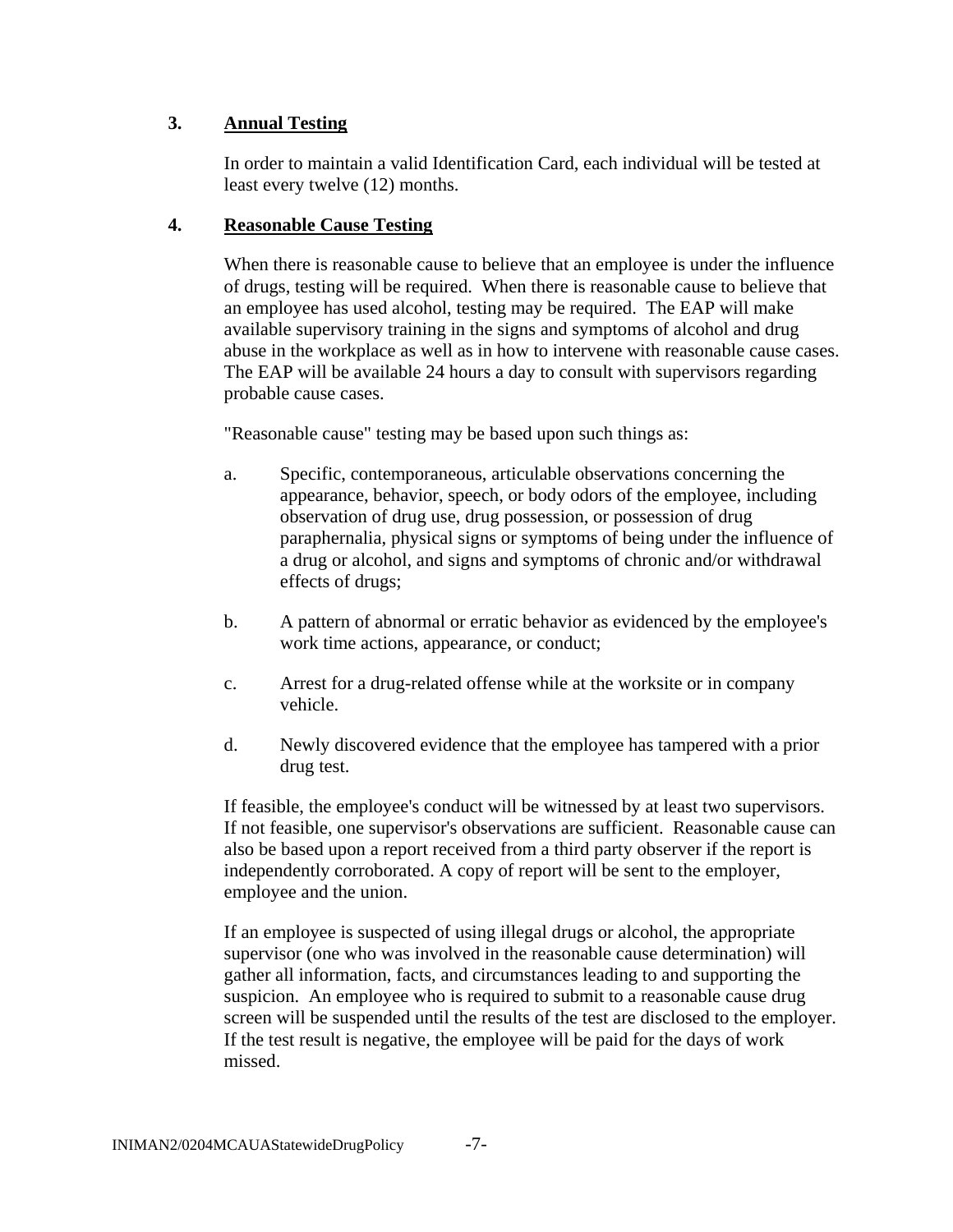When the supervisor(s) has reasonable cause to believe that the employee has used drugs or alcohol, a written report detailing the circumstances, which formed the basis to warrant testing, will be made, and the employee will be directed to submit to testing. A copy will be sent to the employer, employee and the union.

In any reasonable cause situation, the employer will ensure that the employee is transported to an appropriate facility. The employee may request that a Union representative also be present. In the absence or unavailability of a Union representative, the testing process will not be delayed. The employer will ensure the employee is transported back to the work site, where a spouse, family member, or other individual will be contacted to transport the employee to the employee's residence. In the event no such individual is available, the employer will provide transportation to the employee's residence. If the employee refuses to agree to any of these procedures and attempts to operate his or her own vehicle, the employer may take appropriate efforts to discourage the employee from doing so, up to and including contacting local law enforcement officials. Any employee failing to cooperate with any of the procedures described above will be subject to discharge and revocation of the Identification Card.

### **5. Post-Accident Testing**

For purposes of this policy, an accident is an event that occurs while an employee is on working time or conducting a contractor's business, whether on or off a job site, when that event results in (1) death, (2) bodily injury to a person who receives medical treatment away from the scene of the accident, or (3) property damage.

As soon as possible, but no later than two (2) hours after an accident, each employee whose performance either may have contributed to the accident or cannot be completely discounted as a contributing factor to the accident, will be tested. An employee who is seriously injured and cannot provide a specimen at the time of the accident shall provide the necessary authorization for obtaining samples, hospital reports, and/or other documents that would indicate whether there were drugs or alcohol in his or her system at the time of the accident. An employee who refuses to provide such authorization will be considered to have refused to submit to testing.

If there is a reasonable cause basis for the post-accident test, the employee will be subject to all the reasonable cause provisions.

#### **6. Return To Work And Follow-Up Testing**

- a. Any employee returning to work after an absence of any duration for a positive test result and/or counseling/rehabilitation/treatment purposes must satisfactorily pass a drug screen to be eligible to work.
- b. For twelve (12) months after an employee returns to work from a positive test result and/or counseling/rehabilitation/treatment, the employee will be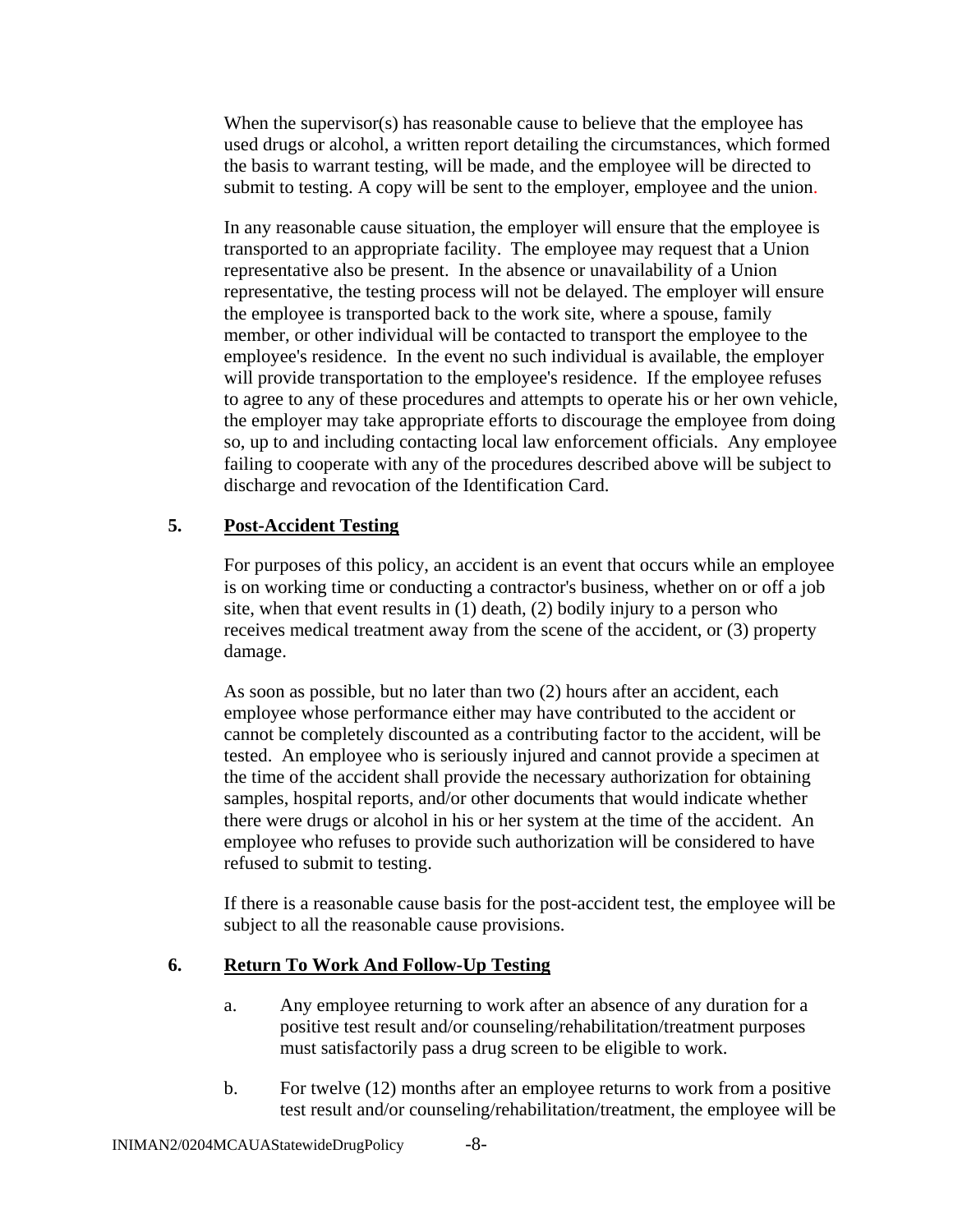subject to not less than four (4) unannounced follow-up tests. The Substance Abuse Policy Coordinator will schedule any unannounced tests under this policy. The Substance Abuse Policy Coordinator will give the employee notice of such unannounced tests by phone or mail. The employee must take the test within twenty-four (24) hours after receiving notice; if not the employee will be considered to have failed the test.

c. There will be no reimbursement for Return to Work and Follow-Up Testing.

### **E. PRESCRIPTION/NONPRESCRIPTION DRUGS OR MEDICATIONS**

The misuse of any prescription or nonprescription drug or medication is also prohibited.

If an individual is using a prescription drug that may impair his/her mental or motor functions so as to affect his/her ability to perform safely their duties and responsibilities, the individual must report the use of that prescription drug to his/her supervisor prior to reporting to work after its use. Each contractor reserves the right to determine whether an individual can safely perform his/her duties and responsibilities while taking the prescription drug. The contractor will determine the appropriate action to ensure workplace safety.

If an individual is using a non-prescription medication that has written warning that indicate use may impair mental or motor functions so as to affect his/her ability to perform safely their duties and responsibilities, the individual must report the use of that non-prescription medication to his/her supervisor if the medication is taken prior to or during work time. The contractor will determine the appropriate action to ensure workplace safety.

# **F. SANCTIONS / CONSEQUENCES**

- 1. Positive test results:
	- a. An employee testing positive for the first time must surrender his/her Identification Card, will be ineligible to work, and will be discharged. The employee will be ineligible for work for a period of thirty (30) days and, upon returning to work, is subject to unannounced Follow-Up testing for one (1) year.
	- b. A second positive test will result in the employee being discharged and revocation of the Identification Card. The employee will be ineligible for work for ninety (90) days and, upon returning to work, is subject to unannounced Follow-Up testing for one (1) year.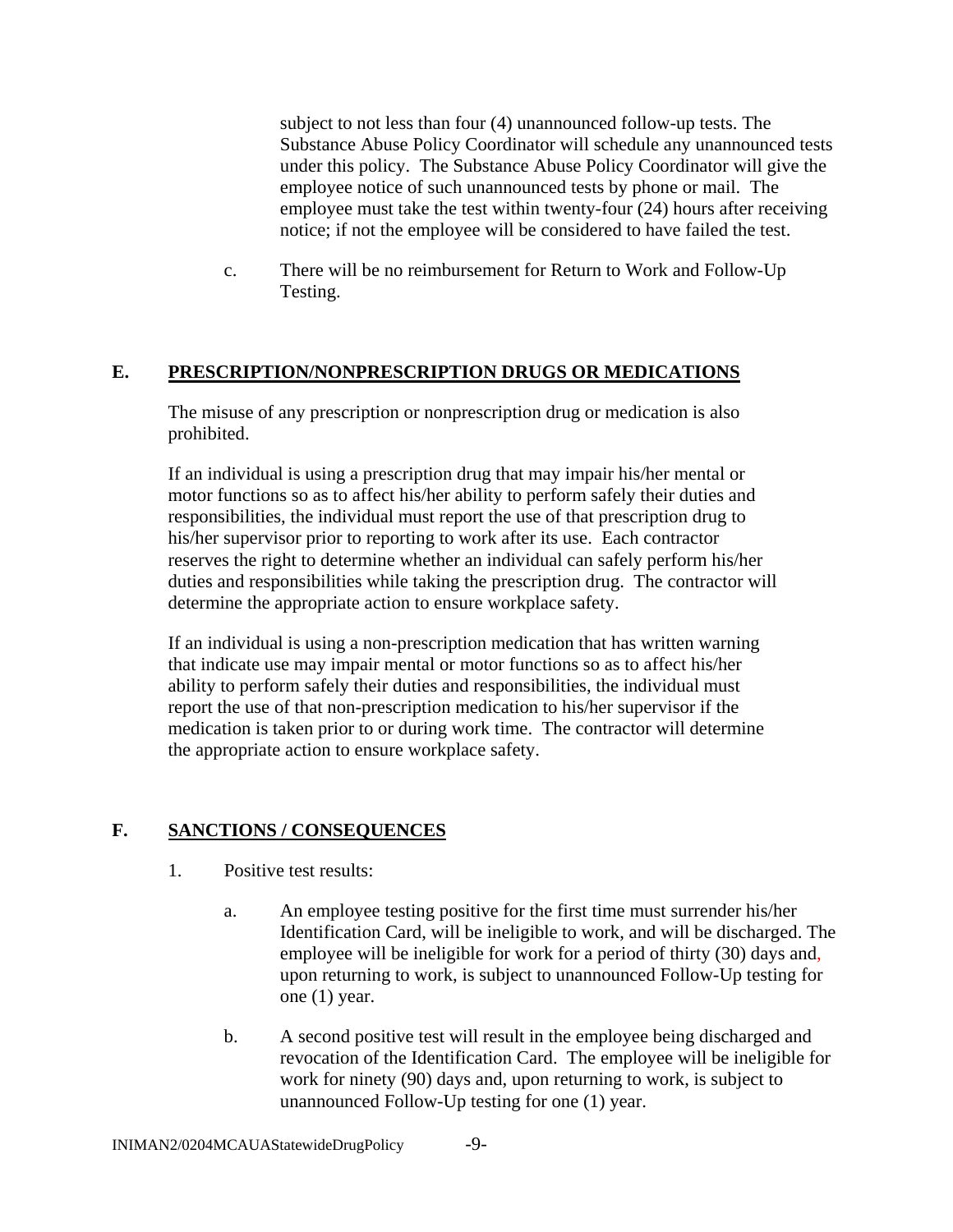- c. A third positive test will result in the employee being discharged and revocation of the Identification Card. The employee will be ineligible to retest or obtain the Identification Card for a period of one (1) year. The employee will be ineligible for work for a period of one (1) year. The employee may apply for reinstatement to the Drug Policy Committee after one (1) year. If the employee is reinstated, he/she is subject to unannounced Follow-Up testing for one (1) year. Any subsequent positive tests will be treated the same as a third positive test.
- d. The employee will be directed to contact the EAP for evaluation and recommendations for assistance. The EAP can be reached at 1-800-456- 6327.
- e. Before becoming eligible to work, the employee must complete an evaluation with the EAP, complete and/or continue to follow the treatment prescribed by the EAP, and obtain from the EAP a written report of compliance with the EAP's recommendations for assistance, which will be sent to Midwest Toxicology and will include a statement as to the participant's completion of EAP recommendations or the participant's required involvement in ongoing EAP recommendations as well as the recommended timing of the Return to Work test.
- f. The employee must also submit to a return to work test, as described in this policy, and is subject to unannounced follow-up testing as recommended by the EAP, and as described in this policy.
- g. The costs of the above are to be borne by the EAP program or the employee. The employee is responsible for all costs after the third positive test result.
- 2. Employees whose test results show an alcohol concentration of at least .04% shall be deemed as testing positive and shall be discharged pursuant to the Sanctions/Consequences (F. Sanctions/Consequences, 1. Positive test results: a through g).
- 3. A diluted specimen result will require a retest. The Substance Abuse Policy Coordinator will report the dilute to the designated contractor and/or union representative. An employee providing a diluted specimen shall be given the opportunity to retest the following day after notification. The employee should refrain from consumption of fluids after 9:00 p.m. the night before recollection. The employee should limit fluid intake to a minimum the day of and up to collection time. If the employee cannot attend the retest the following day, the employee must receive approval from the Substance Abuse Policy Coordinator to retest at a later date. A second diluted test without a medical reason carries the same consequences as testing positive. The Substance Abuse Policy Coordinator can at their discretion reject the explanation. If the two parties cannot agree, the Drug Policy Committee may consider the matter further.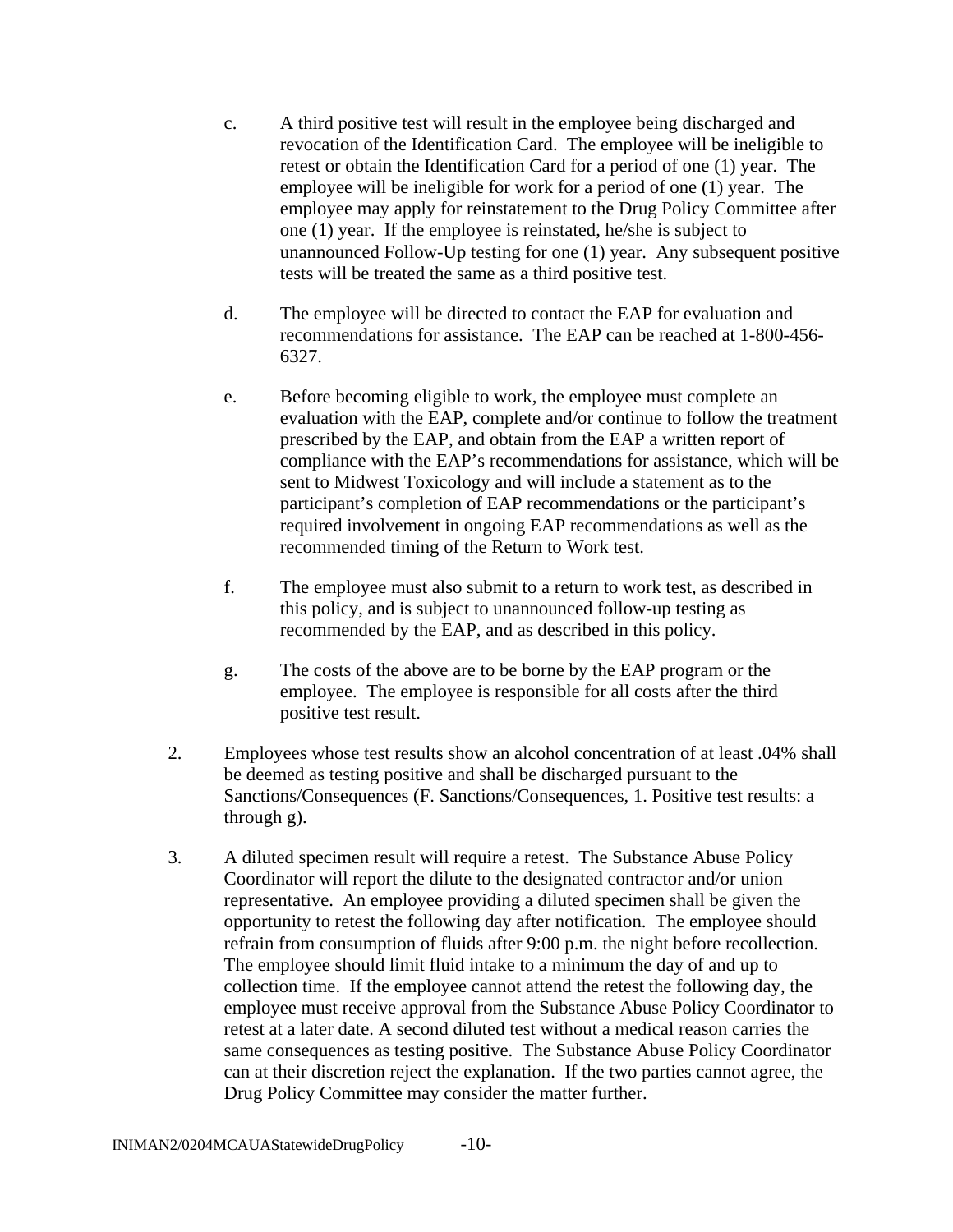- 4. Employees who switch, tamper, or attempt to switch or tamper with any screening test or sample will be discharged and the Identification Card revoked. The result will be treated as a positive drug test, having the same consequences as a positive drug test.
- 5. Employees who refuse to submit to a drug or alcohol test as required by this policy or to execute any relevant documentation such as consent or release of information forms are subject to discharge and revocation of the Identification Card. The result will be treated as a positive drug test, having the same consequences as a positive drug test.
- 6. Any employee who is convicted of, or pleads guilty to, a drug or alcohol related offense that occurred in the workplace will be discharged. The result will be treated as a positive drug test, having the same consequences as a positive drug test.
- 7. Any employee who is convicted of, or pleads guilty to, an alcohol or drug related offense that occurred outside the workplace may be discharged if driving is part of the employee's duties and responsibilities. The result will be treated as a positive drug test, having the same consequences a positive drug test. If the employee is in his own vehicle and on his own time, it will not be treated as a positive as far as the consequences are concerned.

# **G. CONFIDENTIALITY**

Test results will be disclosed only to those management employees and union representatives with a "need to know."

Any information related to an employee's drug or alcohol test results will otherwise be disclosed only if:

- (1) The employee gives written permission to release the information;
- (2) The information is released as evidence in an arbitration hearing, administrative proceeding, or legal action;
- (3) The information is released as part of a governmental investigation; or
- (4) Required by law.

All records and information regarding the personnel actions taken with respect to employees with verified positive test results will be maintained in a confidential file in the Human Resources Department.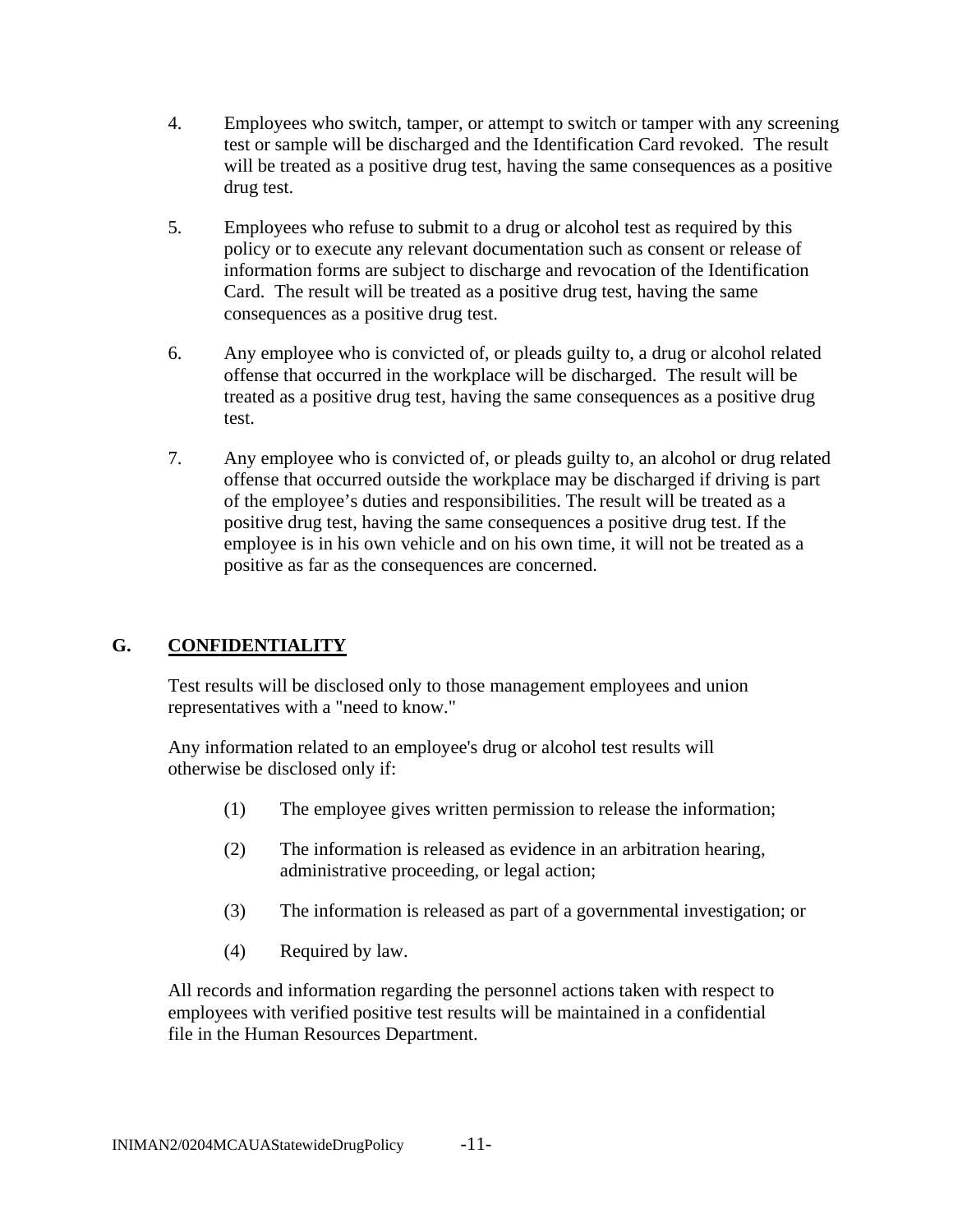#### **H. DUTY TO COOPERATE**

As a condition of employment, employees are expected to abide by the terms of this policy. To enforce this policy, a contractor may, from time to time, as part of an investigation, inspect personal property and all contractor property and equipment. This does not include an employee's personal vehicle.

An employee's failure to cooperate with action to investigate and enforce this policy will subject the employee to discharge.

### **I. AMENDMENTS TO POLICY**

The governing body of this Policy and Program is the Drug Testing Policy Committee, which is comprised of an equal number of labor and management representatives. This body may institute negotiated changes to the policy outside the scope of any general collective bargaining negotiations. This body will generally follow the DOT guidelines when periodically modifying preliminary cut off and confirmation levels and adding new drugs.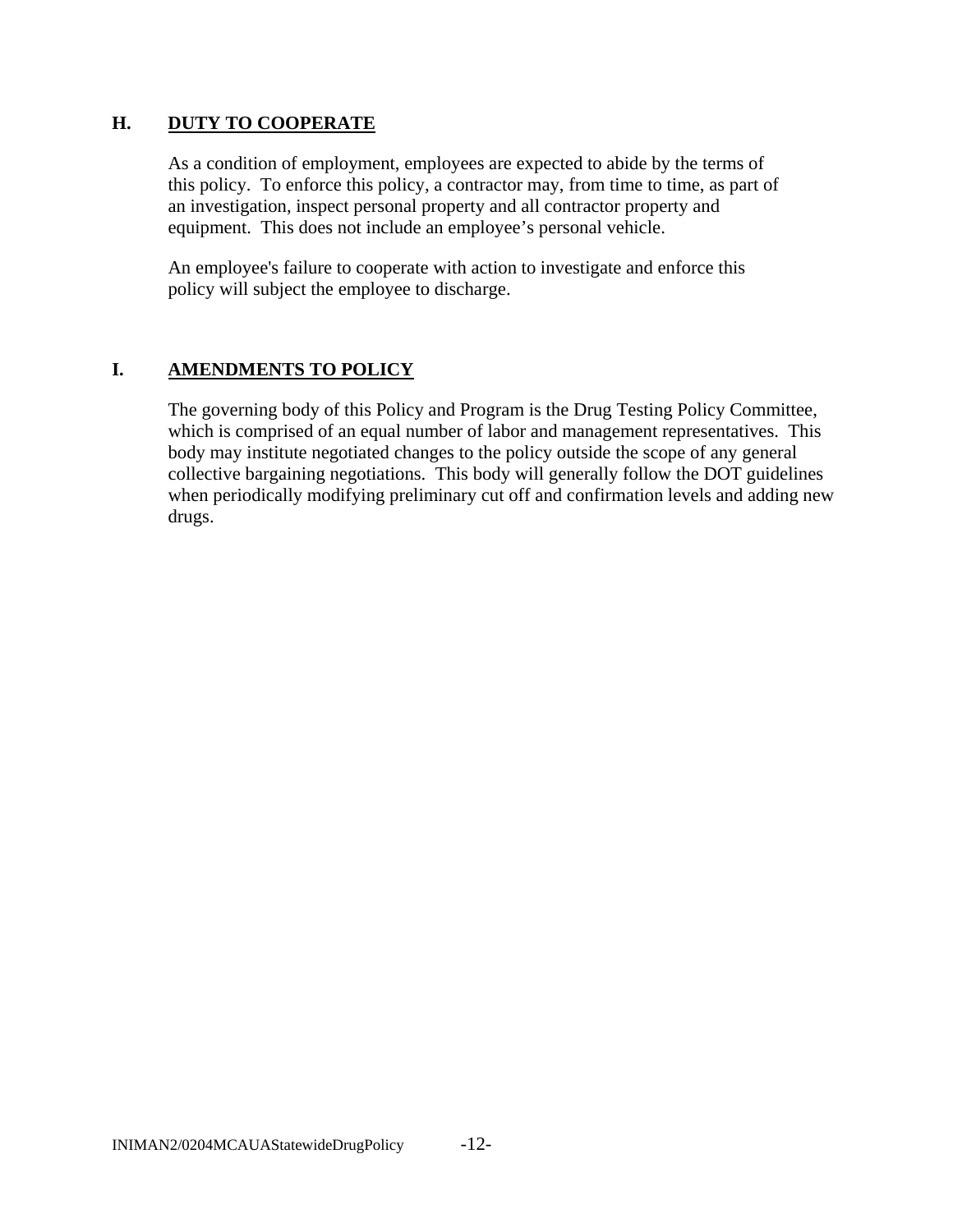# **J. DEFINITIONS**

#### **TO ENSURE COMMON UNDERSTANDING OF TERMS, THE FOLLOWING DEFINITIONS SHOULD BE CONSISTENTLY USED:**

**Accredited Laboratory (SAMHSA):** A federally certified laboratory approved by the Department of Health and Human Services (DDHS) for testing of prohibited items and substances.

**Accident/Incident:** An accident is an event that occurs while an employee is on working time or conducting a contractor's business, whether on or off a job site, when that event results in (1) death, (2) bodily injury to a person who receives medical treatment away from the scene of the accident, or (3) property damage.

**Adulterated specimen:** Tampering with a test sample by the substitution or addition of other ingredients to mask the presence or use of illegal drugs, resulting in a specimen that contains a substance that is not expected to be present in human urine, or contains a substance expected to be present but is at a concentration so high that it is not consistent with human urine.

**Alcohol:** The intoxicating agent in beverage alcohol, ethyl alcohol, or other low molecular weight alcohols including methyl and isopropyl alcohol.

**Alcohol concentration (or content):** the alcohol in a volume of breath expressed in terms of grams of alcohol per 210 liters of breath as indicated by an evidential breath test (BrAC).

**Alcohol screening device (ASD):** A breath or saliva device, other than an EBT, that is approved by the National Highway Traffic Safety Administration (NHTSA) and placed on a conforming products list (CPL) for such devices.

**Alcohol screening test:** An analytic procedure to determine whether an employee may have a prohibited concentration of alcohol in a breath or saliva specimen.

**Alcohol use:** The drinking or swallowing of any beverage, liquid mixture or preparation (including any medication), containing alcohol.

**Annual Testing:** Each employee's obligation to be tested at least every 12 months.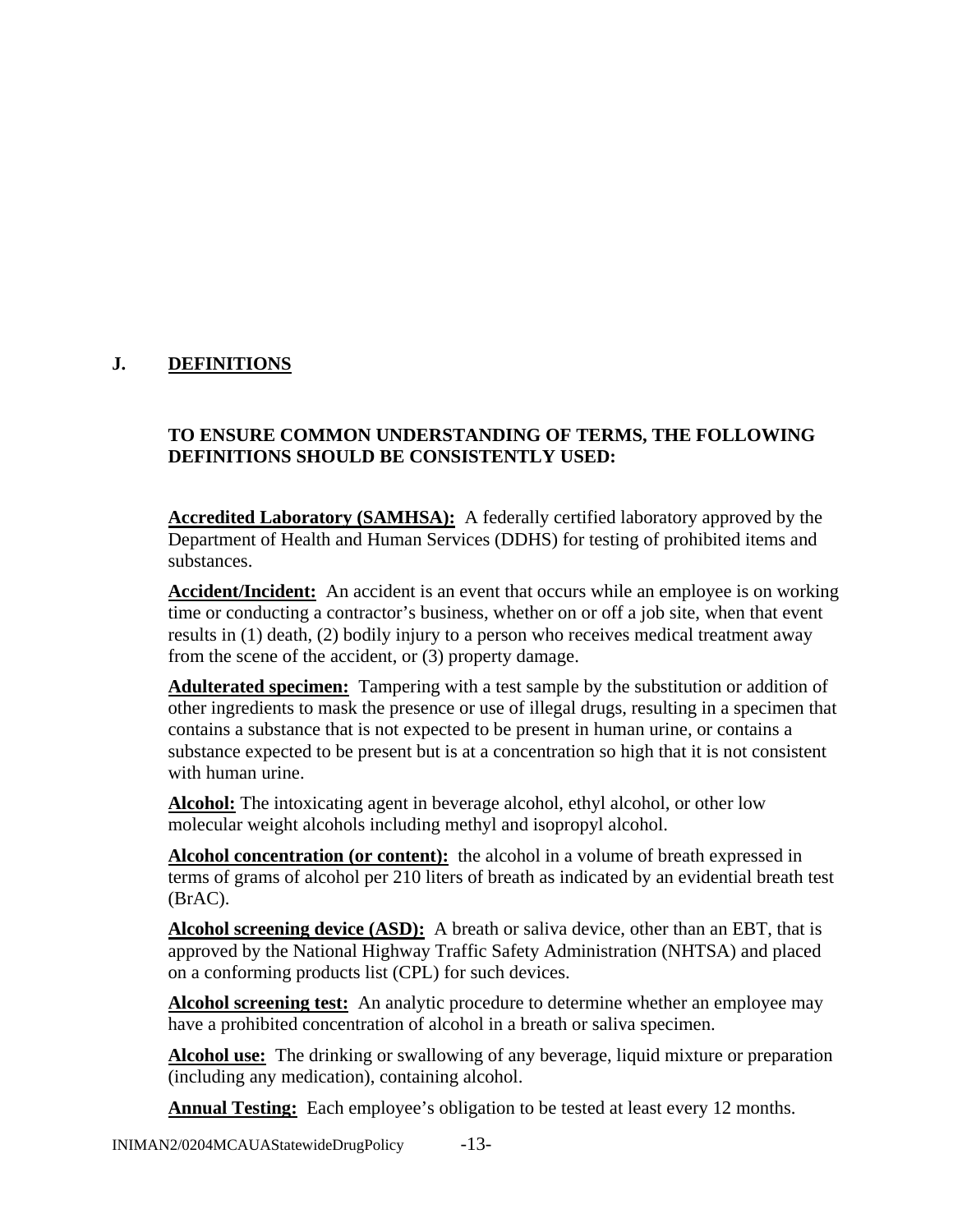**Breath Alcohol Technician (BAT)** is an individual who is certified as trained to operate an Evidential Breath Testing device (EBT) and who is proficient in breath-testing procedures.

**Collection site:** A designated place where individuals present themselves for the purpose of providing a specimen of their urine to be analyzed for the presence of controlled substances, or for purposes of providing a saliva or breath sample to be analyzed for alcohol concentration.

**Confirmation Test:** A second test performed by a SAMHSA – certified laboratory, on the same sample used for the screen test, which uses the more complex methodology of GC/MS (Gas Chromatography/Mass Spectrometry), that is more precise for the purposes of confirming or refuting screen test results.

**Contractor:** An employer employing members of the United Association of Journeymen and Apprentices of the Plumbing and Pipe Fitting Industry of the United Sates and Canada.

**Controlled substances:** Includes all illegal drugs as listed in this policy and per the Department of Transportation (DOT) limits (including controlled substances, look alike drugs and designer drugs), prescription drugs used by one for whom they were not prescribed, overuse of prescription drugs prescribed for the user, drug paraphernalia, and alcoholic beverages in the personal possession of or being used by an employee on the premises, or while assigned to work off premises.

**DHHS-approved laboratory:** A laboratory that is certified under the U.S. Department of Health and Human Services Mandatory Guidelines for federal workplace drug testing programs.

**Diluted specimen:** A urine specimen with creatinine and specific gravity values that are lower than expected for human urine.

**Drug test:** A test conducted for controlled substances.

**Employee:** A member of the United Association of Journeymen and Apprentices of the Plumbing and Pipe Fitting Industry of the United Sates and Canada and/or all nonbargained office personnel.

**\* Participation of Non-Bargaining Unit Employees:** All Union office employees either full or part-time including, but not limited to Business Managers, Assistant business Managers, Business Agents, Field Representatives, Fulltime Financial Secretaries, etc. secretaries, clerks, receptionists, etc., and all office or shop employees of the Signatory Employer directly involved in the piping industry at all locations of shops and or offices either full or part-time, including but not limited to: office managers, clerks, salespersons, staff, shop hands, including truck drivers, superintendents, and others, whether or not such employee visits job sites, shall be bound by all terms and conditions of this Alcohol and Drug Policy including all rehabilitation and discipline articles and sections.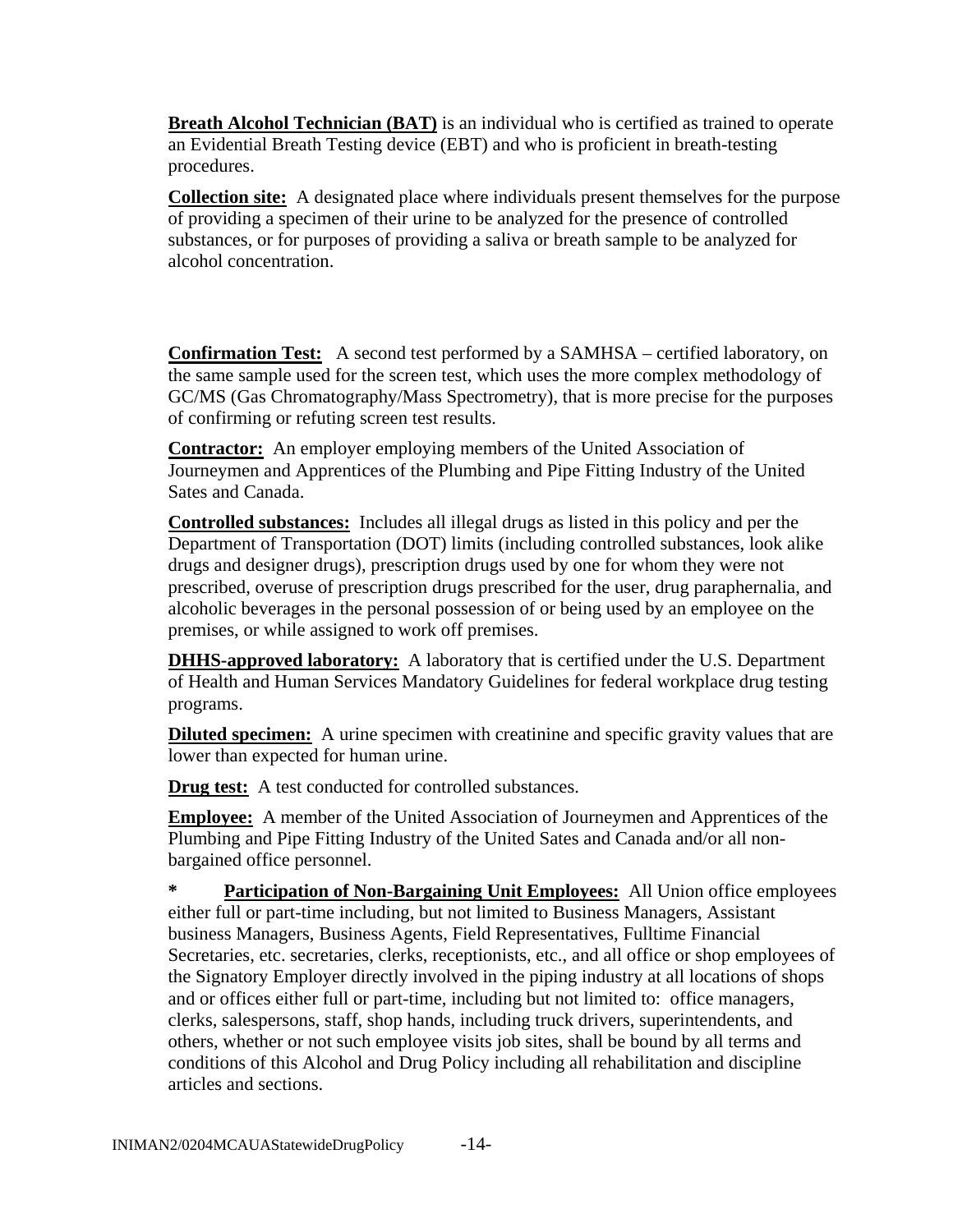**Initial test:** (for drugs) An immunoassay screen to eliminate "negative" urine specimens from further consideration.

**Follow-Up Testing:** For twelve (12) months after an employee returns to work from a positive test result and/or counseling/rehabilitation/treatment, the employee will be subject to not less than four (4) unannounced follow-up tests. The Substance Abuse Policy Coordinator will schedule any unannounced tests under this policy. The Substance Abuse Policy Coordinator will send the employee notice of such unannounced tests by mail. The employee must take the test within twenty-four (24) hours after receiving notice; if not the employee will be considered to have failed the test.

**Medical Review Officer:** A licensed physician responsible for receiving laboratory results generated by a substance abuse testing program, who has knowledge of substance abuse disorders, and who has received appropriate medical training to interpret and evaluate an individual's confirmed positive test result together with the individual's medical history and any other relevant biomedical information.

**Negative Test:** A negative test is obtained if: (1) the screen test indicated the absence of legal or illegal substance in excess of the screen limit; or, (2) the screen test indicates the presence of legal or illegal substances in excess of the screen limit but the confirming test indicates the absence of legal or illegal substance in excess of the confirmation limits; or, (3) the screen test and confirmation test indicated the presence of a legal or illegal substance(s) in excess of the limits but the donor had a valid medical reason for the substance being detected in the specimen.

**Positive Test (alcohol):** A positive alcohol test is obtained when a employee's confirmatory test result reads 0.04% BrAC or higher.

**Positive Test (drug):** A positive drug test is obtained when an employee's confirmatory test or retest result is at or above cutoff levels listed in this policy, as verified by the MRO to be a positive test.

**Probable Cause/Reasonable Cause:** Probable Cause/Reasonable Cause testing may be based upon such things as: (a.) Specific, contemporaneous, articulable observations concerning the appearance, behavior, speech, or body odors of the employee, including observation of drug use, drug possession, or possession of drug paraphernalia, physical signs or symptoms of being under the influence of a drug or alcohol, and signs and symptoms of chronic and/or withdrawal effects of drugs; (b.) A pattern of abnormal or erratic behavior as evidenced by the employee's work time actions, appearance, or conduct; (c.) Arrest for drug-related offense while at the worksite or in company vehicle; (d.) Newly discovered evidence that the employee has tampered with a prior drug test.

**Random Testing:** An unannounced, unscheduled drug and/or alcohol test, pursuant to an objective method for random selection of employees to be tested. The selection must be truly random without discrimination or arbitrary selection.

**Refusal to Test:** It is considered a refusal to test if the employee adulterated and/or substituted or refused to provide a urine specimen, or if the employee failed to appear for testing within a reasonable time, or to remain at the testing site until testing process is complete, or if the employee failed to provide a sufficient amount of urine without a